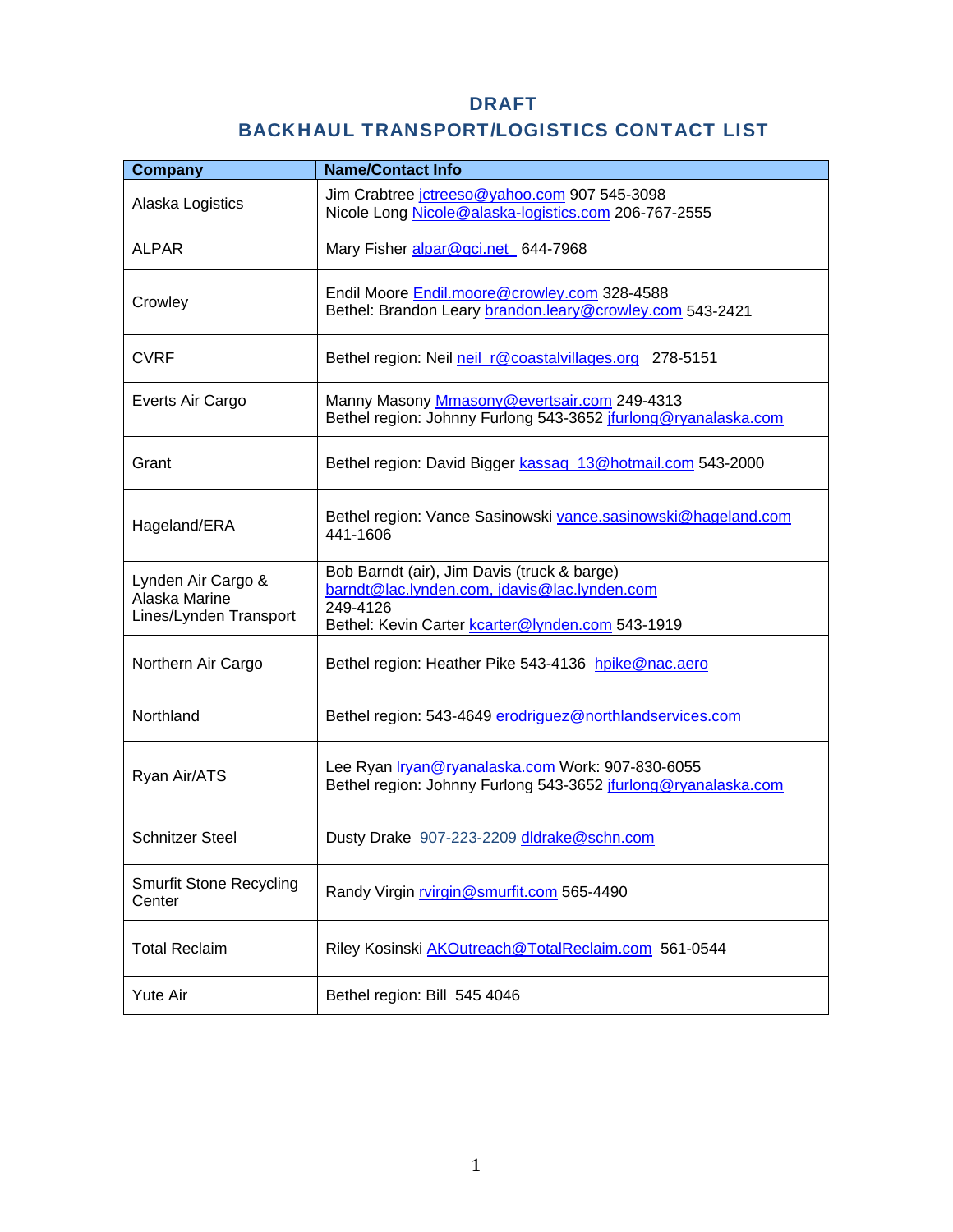#### Organization Descriptions

*See http://zendergroup.org/docs/Backhaul\_Contacts.doc for full address information.* 

### ALPAR (Alaskans for Litter Prevention and Recycling)

About the organization: ALPAR is a business-supported, non-profit organization formed in 1983 dedicated to eliminating litter and increasing economically viable recycling in Alaska.

Backhaul Services: Arranges for transport and assists village aluminum can programs, piloting plastic bottle program. Provides recycling resources.

Where: All villages

Web: www.alparalaska.com

### Alaska Logistics

About the organization: Alaska Logistics, LLC is ending its Eighth season providing scheduled barge service from Seattle, Washington to Western Alaska and surrounding villages, southbound and charter of marine equipment.. We are expanding our service to Central Alaska, the Alaska Peninsula to Dutch Harbor and beyond. 'AL' began as a small operation only providing three voyages per season, and have grown significantly now providing monthly sailing through the operating season. In 2008 we took a big step and began investing in vessels, which allows us to be a self-sufficient barge company in Alaska. We currently work with the City of Nome with their local recycle program. We have just started working with Kawerak on backhauling electronics from Norton Sound villages to Seattle.

Backhaul Services: We can backhaul anything from batteries & electronics to scrap metal.

Where: *O*ur main ports of call are Seward, Dillingham, Naknek, Bethel, Nome & Kotzebue with additional service to surrounding villages.

Web: www.Alaska-Logistics.com

#### Crowley Marine Services

About the organization: Crowley Maritime Corporation provides diversified marine, transportation and logistics services in domestic and international markets, including Alaska fuel sales and distribution. Have partnered with Yukon River Watershed Backhaul Program for many years and barged out over 4 million lbs.

Backhaul Services: Can backhaul anything that is prepared correctly.

Where: Barges on the Yukon, Noatak, Kobuk, Nushagak, Kvichak and Kuskokwim river systems when ice-free. Backhauling at discount may be limited to certain locations, such as the Yukon River, for logistical reasons.

Web: www.crowley.com

#### Everts Air Cargo

About the organization: Everts Air Cargo, headquartered in Fairbanks, was formed in 1995. It is the sister company to Everts Air Alaska which was established in 1978 in Eagle Alaska, and serves Interior Alaska with passenger and cargo service.

Backhaul Services: Can backhaul anything that is prepared correctly and fits in cargo door.

Where: They provide scheduled freight service to 12 major hubs in Alaska including Nome, Kotzebue, Unalakleet, Emmonak, St. Mary's, Aniak, Bethel, Dillingham, King Salmon, Iliamna,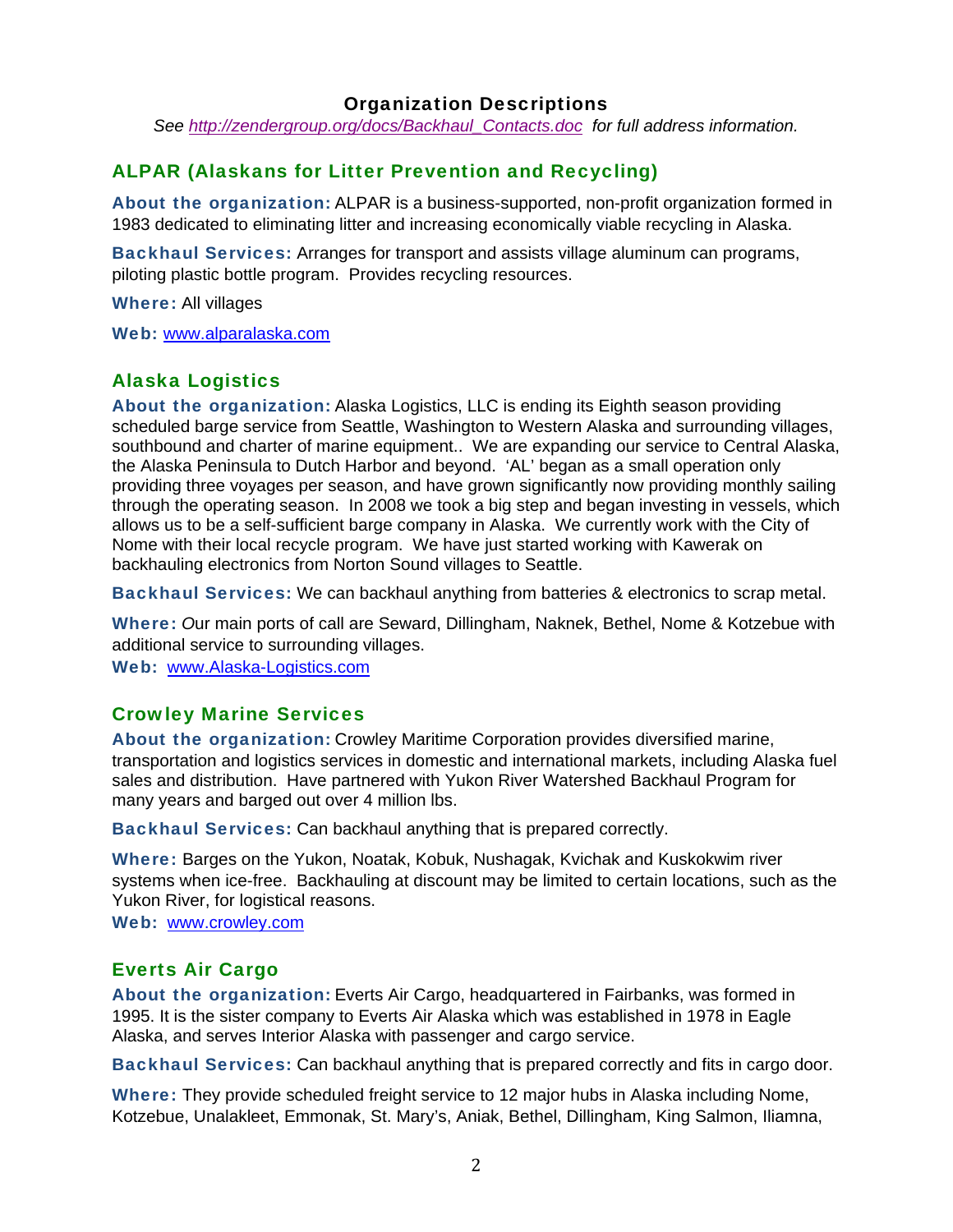Fairbanks, Galena and seasonal service to Deadhorse. Charter and flag stop services to any city or village where suitable runway conditions exist.

Web: www.evertsair.com

## Lynden / Alaska Marine Lines

About the organization: Lynden Air cargo, Lynden Transport, and Alaska Marine Lines are all Lynden companies. Lynden Air operates Hercules Aircraft. They have provided barge backhaul to some southeast communities and air cargo transport for western villages

Backhaul Services: Air Cargo can backhaul anything that is prepared correctly and fits in a Herc. Hercs hold 48,000 pounds and the cargo hold is 54 feet long, 10 feet wide and 9 feet high. Rear entry allows straight-in entry. AML barge lines can backhaul anything prepared correctly.

Where: Lynden Air has scheduled flights to and from Bethel, Nome, and Kotzebue, and can fly to most villages. AML serves most southeast villages. Lynden transport serves most road villages.

Web: www.lynden.com

#### Ryan Air

About the organization: Formerly "ATS". Founded in 1953 as Unalakleet Air Taxi. Largest commuter airline in state. Operates 14 aircraft out of seven hubs, serving over 70 villages and employing 90 people. They operate cargo and passenger flights.

Backhaul Services: Will coordinate with other carriers to get materials to Anchorage.

Where: Western Alaska from Cape Lisburne in the north, south to Platinum, and as far east as Stony River and Grayling.

Web: www.atsak.com

#### Schnitzer Steel

About the organization: Formerly "Alaska Metals". Started in 1906 in Alaska as "Alaska Junk Company". There are now 43 facilities nationwide. They are one of the largest scrap metal recyclers and their parent company Schnitzer Steel Industries also manufactures steel and operate an auto parts business.

Backhaul Services**:** End destination for metals.Accepts all properly prepared and non hazardous metals; vehicles, appliances, heavy equipment & machinery, sheet metal, copper, brass, aluminum, etc. For more on their metals acceptance policies, see http://www.schnitzersteel.com/metals\_recycling\_policies.aspx .

Where: Serves all of Alaska. Anchorage location. Closest Lower-48 location is Tacoma (i.e. Seattle port)

Web: www.schnitzersteel.com

#### Smurfit-Stone

About the organization: Smurfit-Stone Container Corporation is a leading manufacturer of paperboard and paper-based packaging. and also produces kraft paper, bleached paperboard and market pulp, and is a global leader in the collection of recycled paper. Their Anchorage location serves as the Anchorage "Recycling Center".